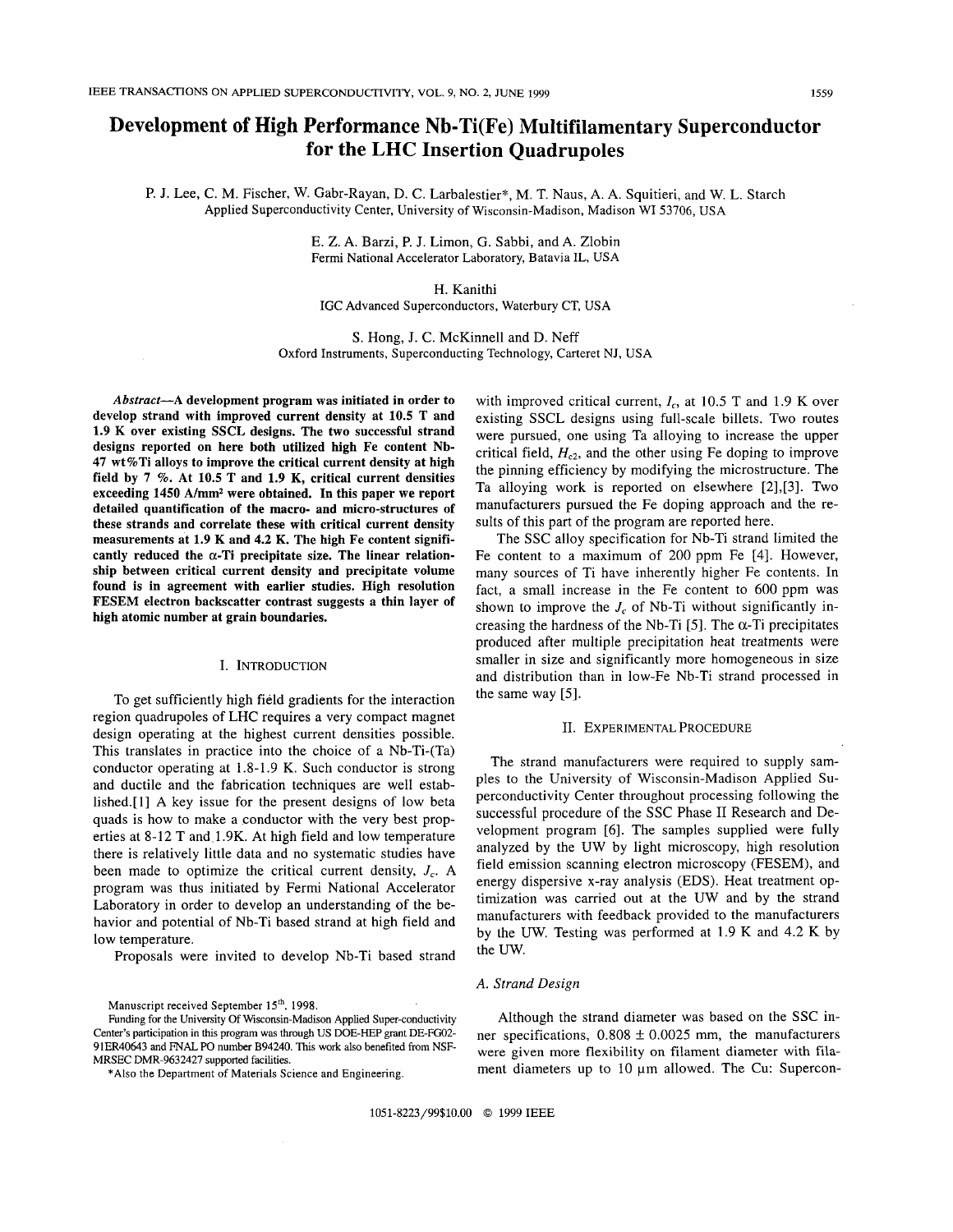| Alloy           | Alloy Composition |         |         |
|-----------------|-------------------|---------|---------|
| Identification  | Ti. wt. %         | Fe, ppm | O, ppm  |
| 596468 (OI-ST)  | 46                | 490-570 | 460-510 |
| 596867 (IGC-AS) | 47-48             | 520-600 | 480-500 |

TABLE 1 ALLOY COMPOSITIONS

ductor ratio was  $1.30 \pm 0.1$ :1. Both manufacturers chose to use large filament diameters and Nb diffusion barriers around each filament that represented approximately 4% of the non-Cu cross-section,

#### *B. Alloy Composition*

Each manufacturer used Nb-Ti from a different alloy billet, both supplied by (Teledyne) Oremet-Wah Chang. The two alloy compositions used are listed in Table 1.

## *C. Strand Optimization*

An extensive range of heat treatments was applied to multifilamentary composite material (which was supplied to the UW at 25 mm diameter) and some monofilamentary material was also re-stacked into 61 filament composites at the UW. The effective true strain in the 01-ST and IGC-AS composites at 25 mm diameter was estimated, by hardness measurement, at 5.8-6 compared to the measured increase in hardness with cold work of an annealed comparison strand. This strain should be sufficient to produce homogeneous precipitation [7] and so the initial heat treatments were applied at this size. The heat treatment schedules and naming conventions are shown in Fig. 1.

## *D. Microstructural Evaluation*

The initial alloy micro-homogeneity was assessed by the application of a composition-sensitive etch [8] to crosssections prepared by standard metallographic techniques. The use of a composition-sensitive etch allows for a qualitative assessment of homogeneity of the full ingot crosssection and the selection of representative regions for quan-



Fig. **1.** Schematic diagram illustrating the UW heat treatment schedules.

titative analysis by EDS. Hardness testing was performed throughout the processing of the strand in order to monitor the strain condition [9]. The microstructures of the strands were imaged using a LEO 982 high resolution FESEM in electron backscatter mode using a K. E. Developments Ltd. solid state detector. This system is capable of sub-4nm resolution and is well suited to viewing and quantifying the microstmcture before it is reduced in size by final wire drawing. Images from the FESEM were quantified using Sigmascan Pro software by Jandel.

## *E. Critical Current Measurement*

Strands for critical current testing were mounted on 25.4 mm diameter stainless steel mandrels, with the magnetic field perpendicular to the wire axis. Samples were tested in superfluid helium at 1.9 K  $\pm$  30 mK. Temperature control was achieved using a manometer calibrated with a cernox temperature sensor. The voltage tap spacing was 22.5 cm and a  $10^{-14}$   $\Omega$ -m criterion was applied across the entire wire cross-section to determine  $I_c$ .  $J_c$  was calculated using the superconducting cross-sectional area. The error in magnetic field homogeneity was less than  $1 \%$ . 4.2 K testing on the same strands was performed at atmospheric pressure with a temperature variation of less than IO mK. Additional samples tested during initial optimization experiments at 4.2 **E;**  were mounted on standard 35 mm diameter stainless steel mandrels. The critical current densities for the Nb-Ti(Fe) strands were compared with three representative SSC production inner strands.

#### 111. RESULTS

## *A. Alloys*

The chemical homogeneity of the alloys was very good. No freckling was observed in the as-received cross-section:; and there were uniform grain and coring substructures. The measured local Ti composition in the Nb-46 wt.%Ti alloy varied by  $\pm$  1 wt.%Ti.

## *B. Critical Current Density*

Initial studies indicated that the increase in field, at constant  $J_c$ , obtainable by reducing the temperature from 4.2 K to 1.9 K, was 2.8-3 T. This consistent shift allowed for an optimization survey at 4.2 K, which is faster and lowers the cost of testing considerably. The results of this survey for the Nb-47 wt.% Ti(Fe) strand processed at the WV from the 25 mm diameter production billet are shown in Fig. 2. The best performance in the range 5-8 T was for a strand which had been given three aggressive heat treatments  $(2 \times 80$  hr at 420 °C + 1  $\times$  160 hr at 405 °C) with a strain space of 4 standard die spacings ( $\Delta \varepsilon$ <sub>c</sub> = 0.95) between heat treatments. The  $J_c$  at 5 T (4.2 K) was 3300 A/mm<sup>2</sup>, which is the highest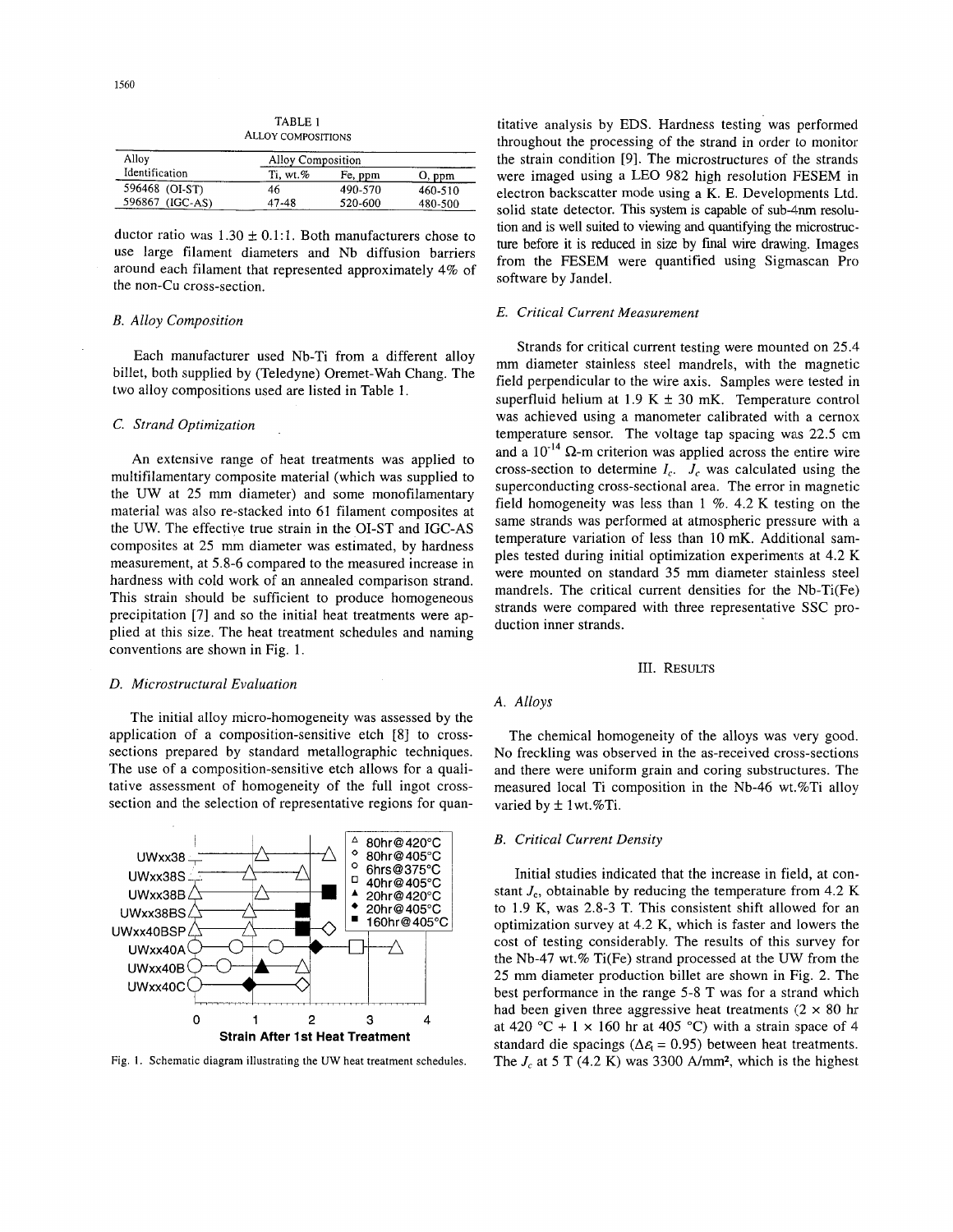

Fig. 2. Optimization of Nb-47wt.%Ti strand at 4.2 K (peak *Jc).* The best performance from 5-8 T was for a schedule of  $2 \times 80$  hr at 420 °C + 1  $\times$ 160 hr at 405 °C with a reduced strain space  $(\Delta \varepsilon_t = 0.95)$  between heat treatments.

we have seen for a full scale production composite that has been through a warm extrusion. The high Fe material did not benefit from the restricted heat treatments designed to reduce precipitate size (e.g. series UW xxx4OA-C).

Assuming a 3 T shift, with cooling from 4.2 K to 1.9 K, the 10.5 T, 1.9 K performance can be estimated from the 7.5 T (4.2 K) measurements. Fig. 3 shows the extrapolated 7.5 T (4.2 K)  $J_c$  as a function of final drawing strain. At 7.5 T (4.2 K) the aggressive 2  $\times$  80 hr at 420 °C + 1  $\times$ 160 hr at 405 "C heat treatment performs the best, but requires a high final drawing strain (5.1) to reach peak  $J_c$ (~1540 A/mm<sup>2</sup>). The standard 3  $\times$  80 hr at 420 °C heat treatment series achieves an estimated value of 1510 A/mm<sup>2</sup> at 7.5 T with a final drawing strain to peak *J,* of only 4.6.

Testing at 1.9 K revealed some differences from the expected 4.2 K extrapolations. The aggressive heat treatment of Nb47wt.%Ti(Fe) did not produce the highest performance



Fig. 3 The 7.5 T (4.2K)  $J_c$  (extrapolated from 7 and 8 T values) as a function of final drawing strain. The 7.5 T (4.2 K)  $J_c$  is an estimate of the 10.5 T (1.8 K)  $J_c$ , assuming a 3 T shift.



Fig. 4. A comparison of 1.9 K critical current densities for 10-11 T, for a production SSC Inner strand and three UW processed Nb-Ti(Fe) strands.

(Fig. 4). The best  $J_c$  at 1.9 K, 10.5 T was achieved by  $3 \times 80$  hr at 420 "C heat treatment of the Nb-47wt.%Ti(Fe) strand.

Both manufacturers produced excellent strand that exceeded the non-Cu *J,* of the SSC-Inner comparison strands by 7 % (1.9 K, 10.5 T), for which the *J,* obtained at 1.9 K and 4.2 K was 1420 A/mm2. In Fig. *5* the best values from this study are compared with the highest known values for Nb-Ti based strand. The increased Fe in the Nb-Ti binary alloy results in production scale strand that approaches the performance of the best laboratory scale strand at 1.9 K.

## *C. Microstructures*

Precipitation heat treatment of the high Fe Nb-Ti strands produced log-normal distributions of precipitates (log mean diameter 59-97 nm and log +1std. deviation of 105-147 nm). The measured precipitate diameters, d\*, are obtained from transverse cross-sectional areas, assuming a circular crosssection (the precipitates are elongated in the longitudinal direction with  $~10-20$ :1 aspect ratio). Comparing the  $d^*$  values



Fig. 5 A comparison of the results of this study with other high  $J_c$  Nb-Ti based strands at 1.9-2 K.